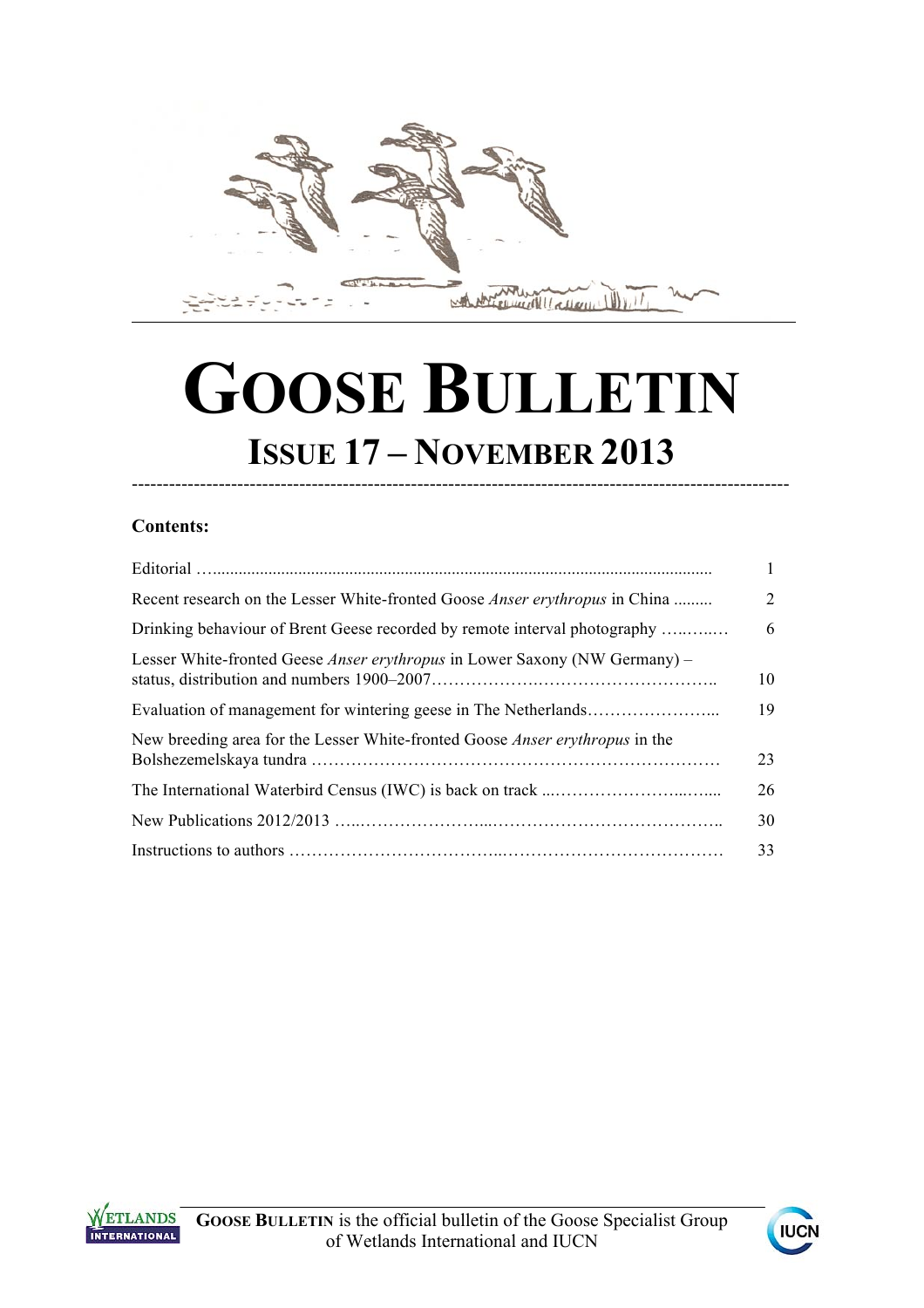## **Lesser White-fronted Geese** *Anser erythropus* **in Lower Saxony (NW Germany) – status, distribution and numbers 1900–2007.**

## **Helmut Kruckenberg1\* & Thorsten Krüger2**

<sup>1</sup> TourNatur Widlife Research, Am Steigbügel 3, D-27283 Verden (Aller), Germany

<sup>2</sup> Vogelschutzwarte im NLWKN, Ratsherr-Schulze-Str. 10, D-26122 Oldenburg, Germany

\* Correspondence author. E-mail: helmut.kruckenberg@blessgans.de

### **Abstract**

In the period from 1907/08 to 2006/07, i.e. 100 winters, 156 records of 261 Lesser White-fronted Geese *Anser erythropus* were reported in Lower Saxony. The first records were from 9 December 1907. For the period before 1970, only accidental occurrences were reported. A large increase in the number of records occurred in the 1990s and continued in the 2000s. Since the mid-1990s, the Lesser White-fronted Goose has become a regular, annually occurring migratory bird in Lower Saxony. There is evidence of a concentration of records in the north-west of Lower Saxony in the region of East Frisia, especially in the Dollart-Lower Ems-Region (Rheiderland, Emsmarschen) and the Krummhörn including Leybucht, which are key sites of the occurrence. Other important sites are the Middle Elbe and the Lower Elbe.

During autumn migration, the first Lesser White-fronted Geese reach Lower Saxony in mid-October. From early December the numbers rise steadily until early March and peak in the first decade of March (median = 2 March). After that the numbers decrease but birds remain until the first third of April at a relatively high level, and birds are gone by the end of April. In 139 cases (92.1%), Lesser White-fronted Geese were recorded only on a single day, longer stays were reported only twelve times  $(7.9\%$ , n = 151 records), the longest 27 days, indicating overwintering. About 93% of all observations of Lesser White-fronted Geese refer to birds which were associated in only small flocks of three individuals, and often only single birds  $(68.6%)$  occurred (n = 156 flocks and 261 ind.). "Large" flocks have been recorded rarely. 141 Lesser White-fronted Geese were reported as adult birds (86.5%), with only 21 individuals identified as juveniles (13.5%, n = 163). In 75% of records since the mid-1990s (73%, n = 70 records) Lesser White-fronted Geese were roosting with White-fronted Geese *A. albifrons*. In 19% of the records they were with Barnacle Geese *Branta bernicla*, and in 9 % with Greylag Geese *A. anser*.

There is a high likelihood of confusion between Lesser White-fronted Geese and Whitefronted Geese during goose hunting, which is usually practiced at dusk at the night roosts of both species. Therefore, to collect data for better protection of Lesser Whitefronted Geese in Lower Saxony we started a new research programme in autumn 2012 involving field research, satellite tracking and colour-marking as well as an awareness campaign for birders, hunters and the general public.

**Key words:** *Anser erythropus*, spatial distribution, Germany, Lesser White-fronted Goose, Lower Saxony, numbers.



**GOOSE BULLETIN** is the official bulletin of the Goose Specialist Group of Wetlands International and IUCN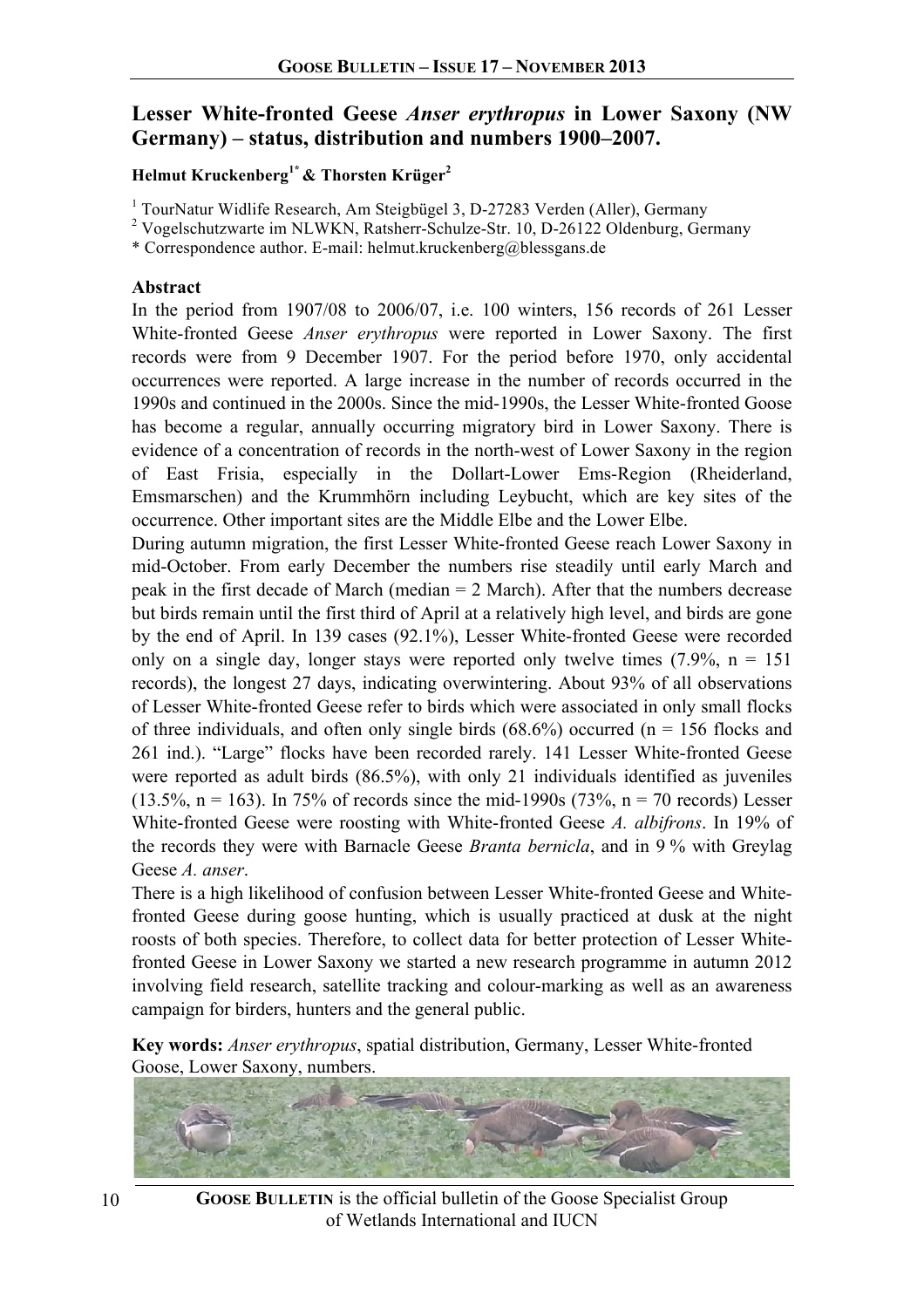## **Introduction**

Lesser White-fronted Geese *Anser erythropus* are one of the most endangered waterbird species in the Western Palearctic (HEREDIA et al. 1996; JONES et al. 2008). The historical breeding grounds stretched from northern Norway in a broad belt along the southern tundra zone up to the Taimyr Peninsula and eastwards to Chukotka. Nowadays the western breeding range is highly fragmented (KEAR 2005), and only small isolated breeding group remain in areas of Scandinavia and Northern Russia still exist (MADSEN et al. 1999).

To stop the negative population trend on the Scandinavian breeding grounds a number of activities was started during the past 30 years: in Norway intensive research on the national breeding population was carried out as well as lots of activities to establish protection on the wintering grounds in Kazakhstan and southern Europe (see AARVAK & TIMONEN 2004). Since 1981, the Swedish breeding population has been reinforced with juvenile birds reared by foster parents (VAN ESSEN 1991, 1996). In Sweden and Finland and more recently in Norway, fledged juveniles were released close to wild living Lesser White-fronted Geese to reinforce local populations (LORENTSEN et al. 1999).

The main wintering areas of Lesser White-fronted Geese are located in Kazakhstan and southern Europe (KEAR 2005). However, since the beginning of the  $20<sup>th</sup>$  century Lesser White-fronted geese were also observed in Germany (MOOIJ & HEINICKE 2008) and The Netherlands as well, but in small numbers (see KOFFIJBERG et al. 2005). According to these studies most of the observed birds were from the Scandinavian breeding population, but Russian breeding birds also might be involved.

However, due to the European Union Birds Directive, Lesser White-fronted Goose as an Appendix I species, requirs adequate protection by EU member states independent of their origin. For this reason, the statutory agencies in Lower Saxony are interested in the status of this species and nature conservationists were very concerned, when the Ministry of Agriculture opened a hunting season for Greater White-fronted geese *Anser albifrons* in 2008.

To date there has never been an overview made of Lower Saxonian Lesser Whitefronted Goose observations. Here we summarise published observations as well as data from goose counts and the national rarity committee to give an overview about the current status of Lower Saxony as a stop-over or wintering area for Lesser Whitefronted Geese. In autumn 2012 we started a three-year project to intensify studies on this rare species on behalf of the German BirdLife partner Naturschutzbund NABU and international partners.

## **Methods**

This study is based on data from several sources. To determine the numbers and distribution of Lesser White-fronted Geese in Lower Saxony since 1900 the central database of international syncronous waterbird counts carried out monthly since the beginning of the 1970s and contains also results of intensive goose monitoring coordinated by the Staatliche Vogelschutzwarte (NLWKN) during the past 10 years was used as well as reports to national rarity committee and a large number of local ornithological publications like local or regional monographies and avifauna books.

All data were thoroughly checked for reliability by the authors again.

Reports with additional information about habitat, age of the birds, markings or flocking with other goose species were used for further analyses.

Additional information about marked birds was taken from the observer or from the marking project directly.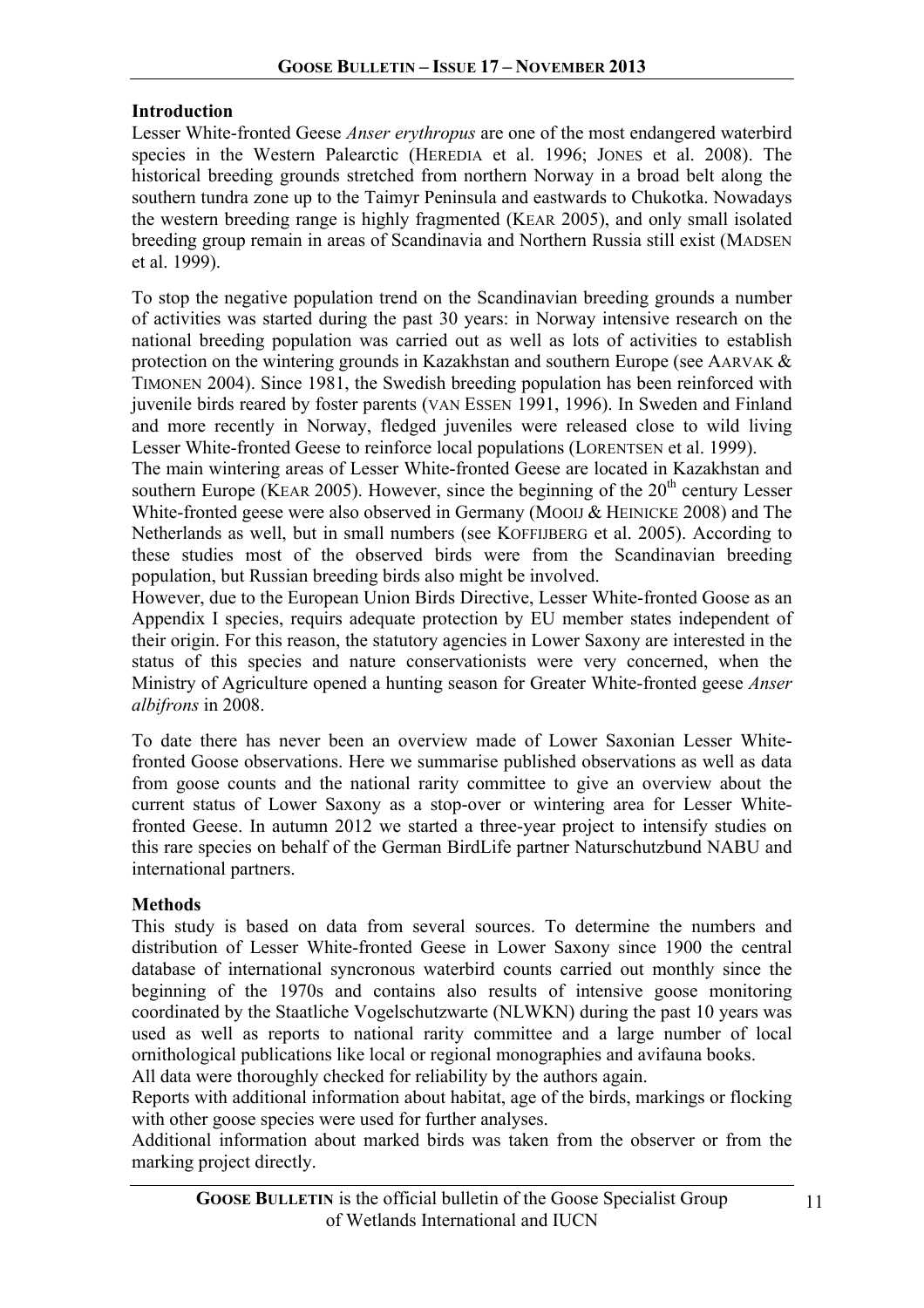### **Results**

The first record of a Lesser White-fronted Goose was reported in winter 1906/07 (Fig. 1).



In the period 1925–1955, several observations were documented, followed by a longer period without any observations. With the beginning of the Swedish restocking project in the 1980s, the number of records increased.

Then, towards the end of the 1990s, there was a massive increase in number of records and individuals, with a maximum of > 40 individuals per winter season, and up to 8 birds seen on the same day.

This increase seems to be correlated with the start of neck-banding of Greater Whitefronted geese, which made observers more enthusiastic to check the flocks intensively.



Fig. 1. Totals and daily maximum numbers of Lesser White-fronted Geese recorded in Lower Saxony per winter 1907/08-2006/07 (n = 260).

In most of the important goose staging areas in Lower-Saxony, Lesser White-fronted Geese were reported, but there is a clear hotspot in the northwestern part of the country (Fig. 2). In the Ems-Dollard-area as well as the Leybucht-area the Lesser White-fronted Geese were reported regularly every year, esp. since the late 1990s.

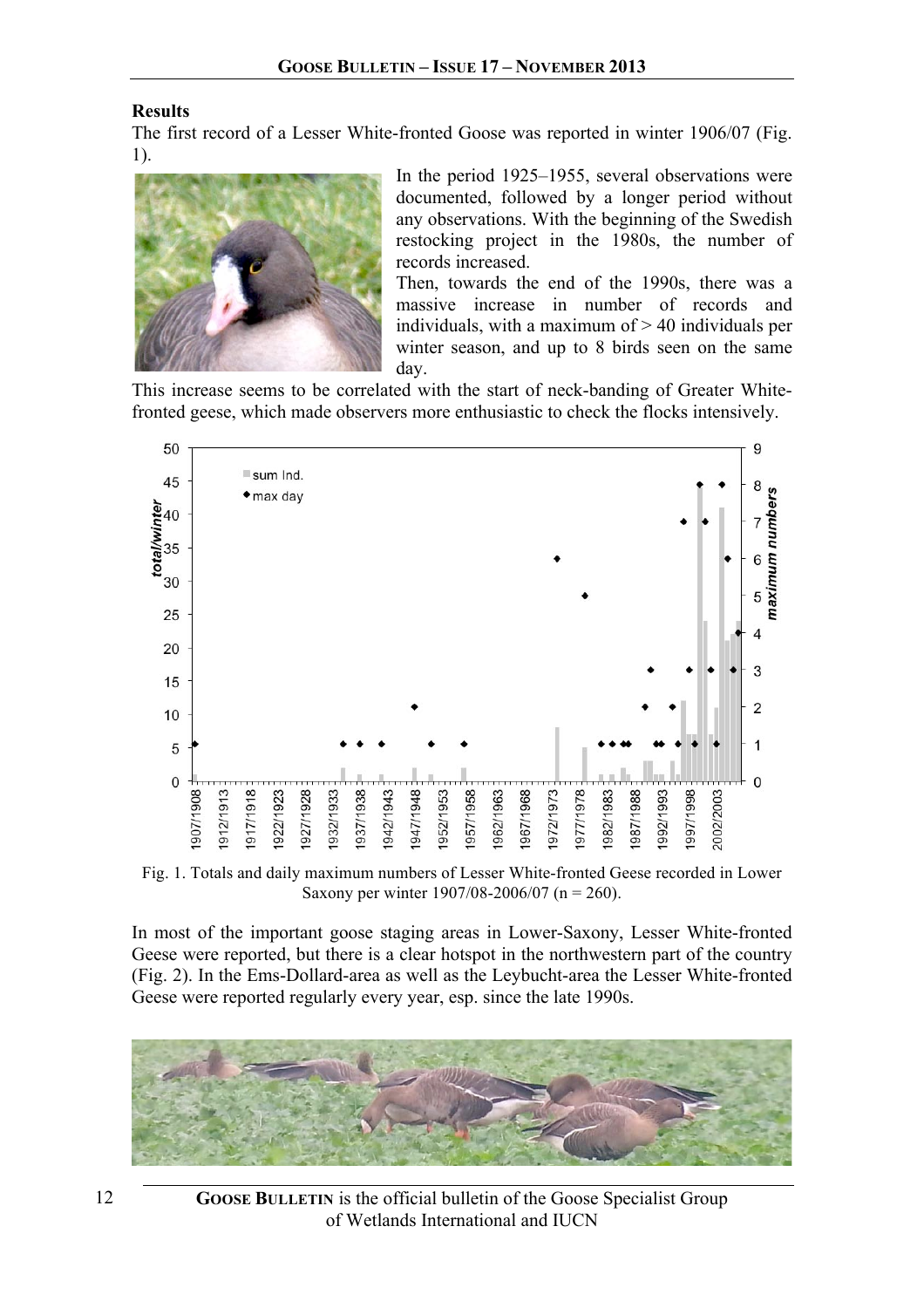

Fig. 2. Spatial distribution of Lesser White-fronted Goose records in Lower Saxony  $(1907/08-2006/07, n = 260)$ 

Table 1 gives an overview of the sum of individuals recorded in every "goose region" in Lower Saxony as well as the importance of these regions for the species (percentage of records).

| Goose region              | <b>Sum of individuals</b> | % sum of individuals |
|---------------------------|---------------------------|----------------------|
| Dollard and Ems Estuary*  | 94                        | 45.4                 |
| Middle Elbe*              | 28                        | 13.5                 |
| Leybucht and Krummhorn*   | 27                        | 13.0                 |
| Elbe Estuary *            | 16                        | 7.7                  |
| Lake Steinhude            | 9                         | 4.3                  |
| Ems River Valley          | 7                         | 3.4                  |
| Lake Großes Meer          | 6                         | 2.9                  |
| Weser Estuary             | 6                         | 2.9                  |
| Waddensea Islands         | 5                         | 2.4                  |
| Middle Weser              | $\overline{2}$            |                      |
| <b>River Aller Valley</b> | $\overline{2}$            |                      |
| Others                    | $\overline{2}$            |                      |

Table 1. Total number of Lesser White-fronted Geese recorded per "Goose region" of Lower Saxony (1907/08-2006/07,  $n = 260$ )

\* areas with special goose monitoring programme, see methods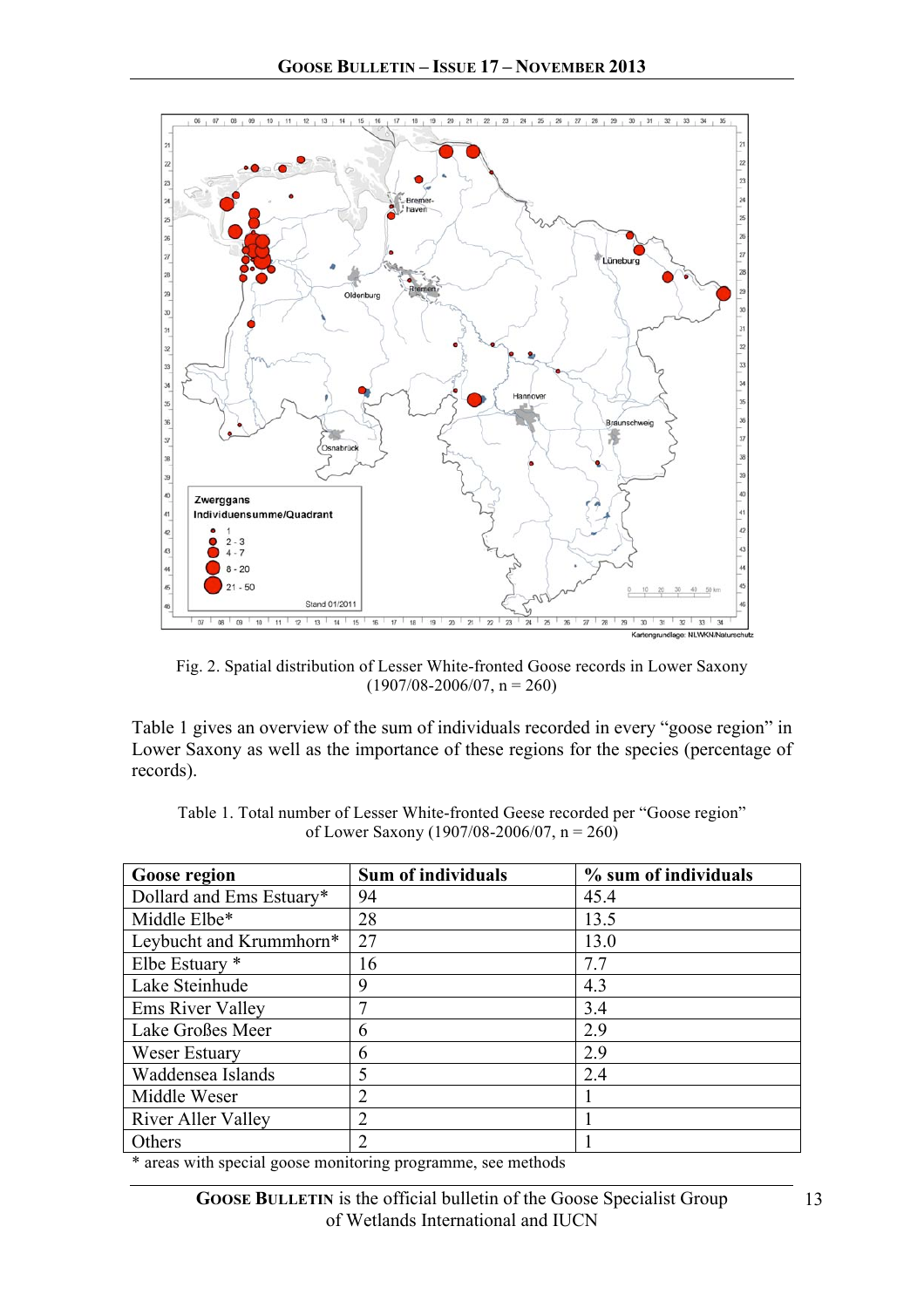Nearly half of all the observations were made in the Dollard area and Ems estuary (45%), which is situated in the far northwest of the country bordering on The Netherlands. Here, Greater White-fronted and Barnacle Geese *Branta leucopsis* traditionally roost in high numbers. This area is one of the core monitoring areas of Lower Saxony where the geese have been counted weekly since 1996/97. In all, 13.5% of all observations were made in the Middle Elbe area, close to Mecklenburg-Vorpommern and Brandenburg, where Greater White-fronted- and Bean Geese *Anser fabalis* are the dominant species. The Leybucht and Krummhörn (13%) area, in the northwest of the country at the coast of North Sea as well as the Elbe estuary, is situated close to the Wadden Sea, and is heavily used by Greater White-fronted Geese , Barnacle Geese and Dark-bellied Brent Geese *Branta b. bernicla*. Lesser White-fronted Geese can be observed in Lower Saxony during the whole autumn and winter up to May, i.e. the whole period of goose wintering and migration (Fig. 3). Most of observations were reported during goose spring migration beginning normally in January. When all other arctic geese left Lower Saxony in May, the Lesser White-fronted Geese also disappeared.



Fig. 3: Seasonal occurrence of Lesser White-fronted Geese in Lower Saxony (totals per thirds of month 1907/08-2006/07, only records with complete date are included,  $n = 258$ )

In 139 cases (92.1%) Lesser White-fronted Geese were recorded only on a single day, a longer stay has been reported only twelve times  $(7.9\%$ , n = 151 records). Eleven records stem from 29 birds, which stayed 2-20 days at one site. The longest residence lasted 27 days.

About 93% of all observations of Lesser White-fronted Geese referred to small flocks of up to three individuals (Fig. 4). In most of the cases only single birds (68.6%) occurred  $(n = 156$  flocks and 261 individuals). Larger groups have been recorded occasionally: 2 x 4 individuals, 3 x 5, 3 x 6, 2 x 7 and 2 x 8. Of these, 141 Lesser White-fronted Geese were determined to be adult birds (86.5%), and only 21 individuals were identified as juveniles (13.5%,  $n = 163$ ).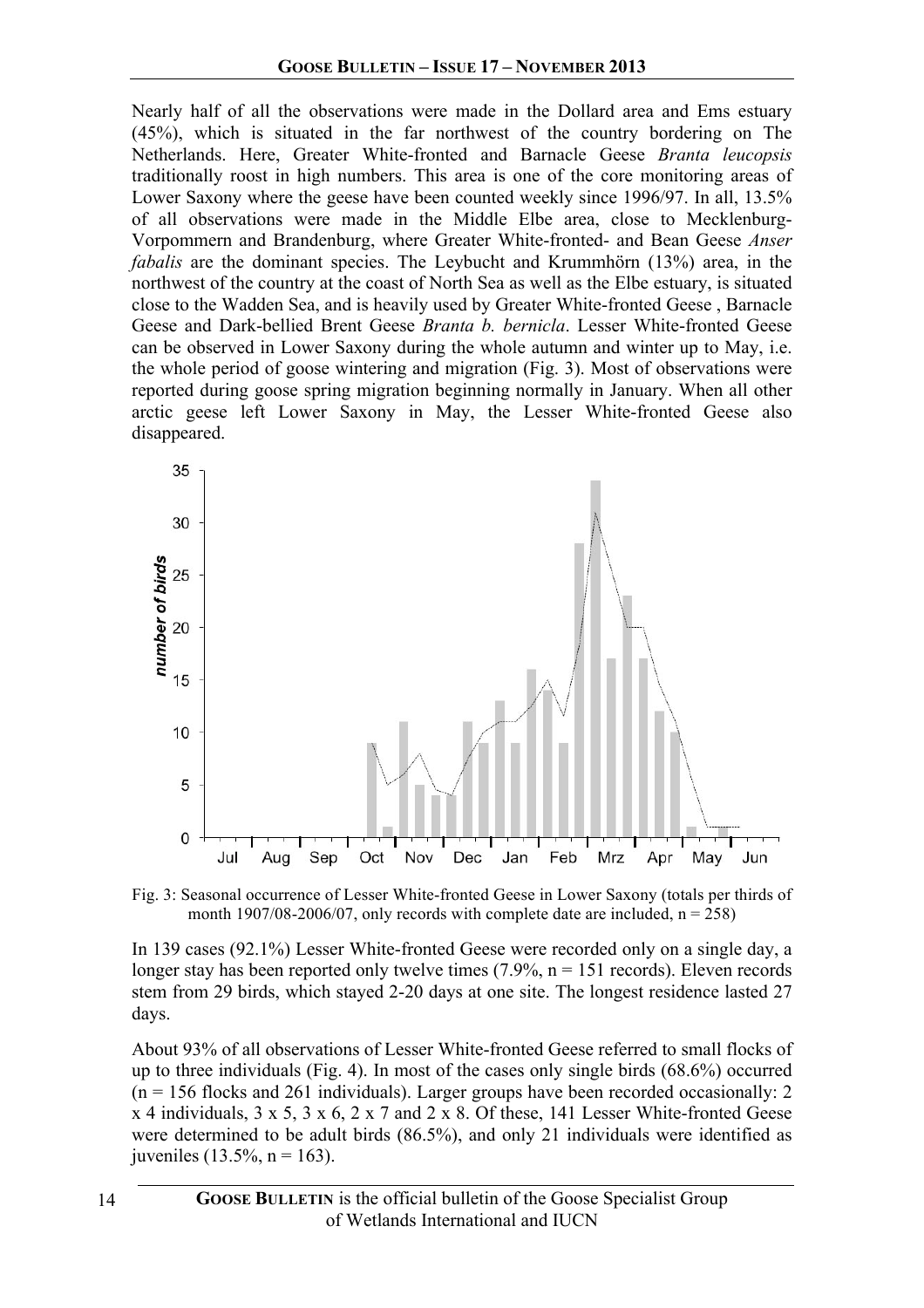

Fig. 4. Flock size of Lesser-Whitefronted Geese in Lower Saxony (n = 133 observations)

In just over three quarters of the cases since the mid-1990s ( $73\%$ ,  $n = 70$  records) Lesser White-fronted Geese were associated with Greater White-fronted Geese, which occurred exclusively or represented, in the case of multi-species flocks, the "main species". In 19% of the records they were with Barnacle Geese, and in 9 % with Greylag Geese *A. anser*. In addition to the main species within flocks holding Lesser-White fronted Geese, White-fronted Geese were involved at 52 % of all records, Barnacle Goose at 39 % and Greylag Goose at 21%.

## **Discussion**

Lesser White-fronted Geese are a rare but regularly observed species in Germany (MOOIJ & HEINICKE 2008). Traditionally, Lesser White-fronted Geese migrated from their breeding grounds in northern Scandinavia via the Baltic States to Hungary, Bulgaria and Greece, while Russian breeding birds move southwards via Kazakhstan to Greece, Azerbaijan or Iraq (LORENTZEN et al. 1998). Historic publications also reported shot or caught Lesser White-fronted Geese from Germany and The Netherlands (GLUTZ VON BLOTZHEIM & BAUER 1990) long before population re-inforcement in Sweden started. Doubtless historically a few individuals or potentially a small part of Scandinavian or Russian population wintered in Western Europe, but nowadays it has become more prevalent due to the re-inforced Swedish population. On their traditional migration routes, as well as in the wintering areas, the Lesser White-fronted Geese are highly threatened by Greater White-fronted Goose hunting and poaching (JONES et al. 2008). Probably because of the high risk of confusion between Lesser White-fronted and Greater White-fronted Geese, activities to educate hunters and reduce hunting losses failed – especially in Kazakhstan and Russia, but also in Greece marked birds were shot. On the other hand, hunters probably have no real chance to discriminate between Lesser- and Greater White-fronted Geese since hunting on morning and evening flights often takes part in dawn or twilight. Also changes in agriculture at the staging sites and on the wintering grounds at Hungary and Kazakhstan might have had negative effects (KEAR 2005).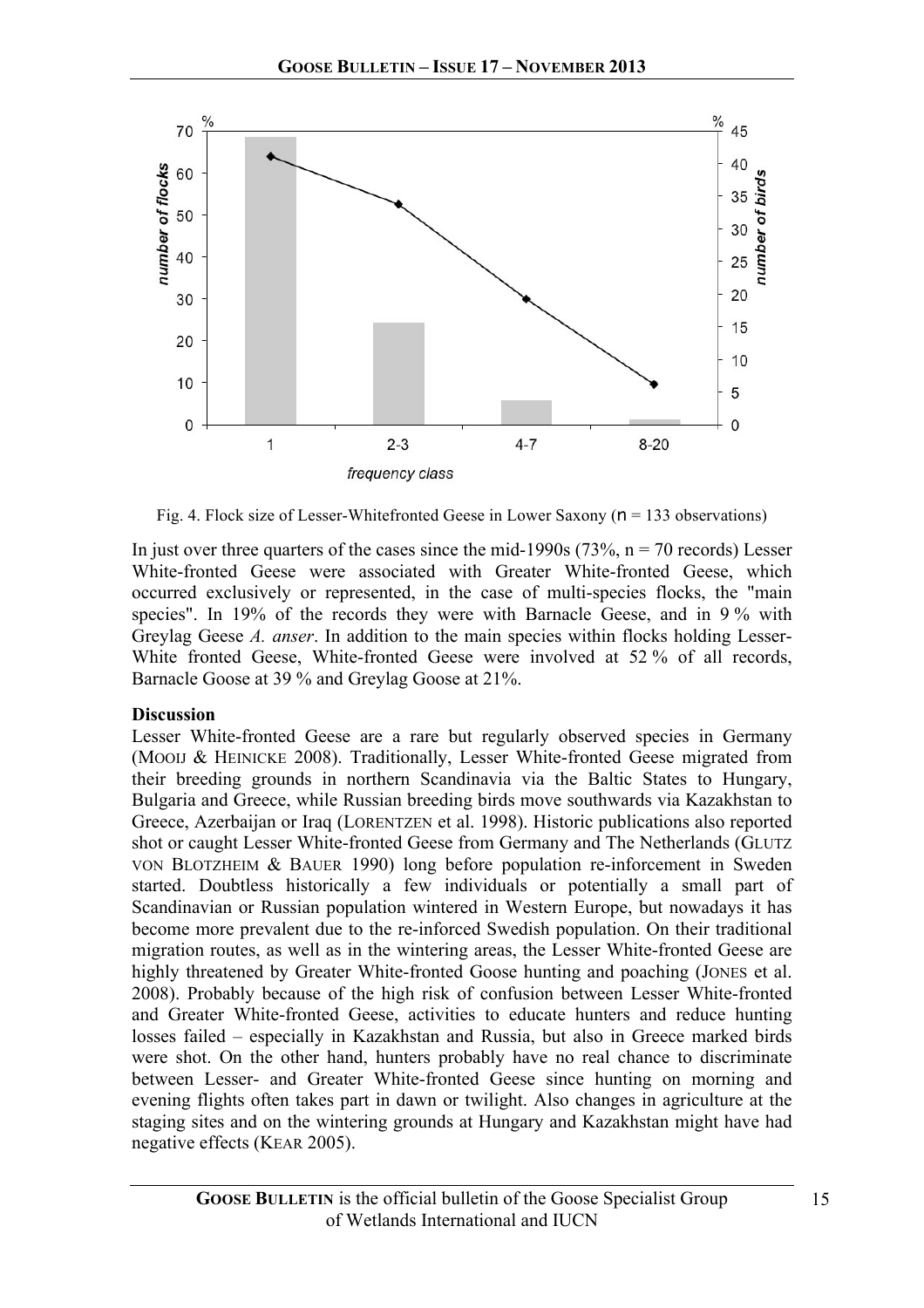Population reinforcement in Sweden was started in 1981 by the Swedish Hunters Organisation (VAN ESSEN 1997, 1999), using Barnacle Geese as foster parents, to show the Lesser White-fronted Geese offspring the way to safer winter quarters. In principle this method succeeded and so the Swedish breeding population increased slowly (ANDERSSON 2011). Because of this, the number of sightings in Germany and The Netherlands increased markedly.

During the 1980s many colour-marked birds were found. They were identified quite easily as Lesser White-fronted Geese because of these colour rings. Over the course of 100 years, several factors have influenced the number of observations, for instance, a) the quality of optics, b) mobility of goose observers and c) the trend towards greater interest in rare bird species.

At least one other factor might be involved: Towards the end of 1990s another important effect emerged and the number of Lesser White-fronted Geese records increased drastically: in cooperation with Alterra WUR institute Wageningen and Dutch Goose catchers we (a goose research group formerly at university of Osnabrück) started to mark Greater White-fronted Geese with black and lime neck collars. Henceforward more and more goose observers started to check goose flocks intensively for collars and rare species like Lesser White-fronted Geese were identified more often (see MOOIJ & HEINICKE 2008).



First-winter Lesser White-fronted Geese in December.

The two goose areas in the northwest of Lower Saxony (Ems-Dollard-Region and Leybucht-Krummhörn) hold more than 50% of all observations of staging Lesser White-fronted geese. 80% of all individuals were seen in the areas where intensive goose monitoring is carried out by the authorities and observer effort is high. Overall the observation density is quite high especially in these areas, so the likelihood of finding rare species accidentally is also high.

In general we expect that especially Swedish Lesser White-fronted Geese migrate via Denmark and Schleswig-Holstein along the coastline to The Netherlands and may roost at Lower Saxony more often in the coastal region close to the Wadden Sea, like the two goose areas in the northwest of Lower-Saxony. Russian and Fennoscandian birds are expected to migrate with other arctic species and can be found at all goose staging sites in small numbers. In the 1990s this was shown by the number of colour-marked individuals: most of them were seen along the coast, mainly during peak migration period of Swedish birds: early October and late spring.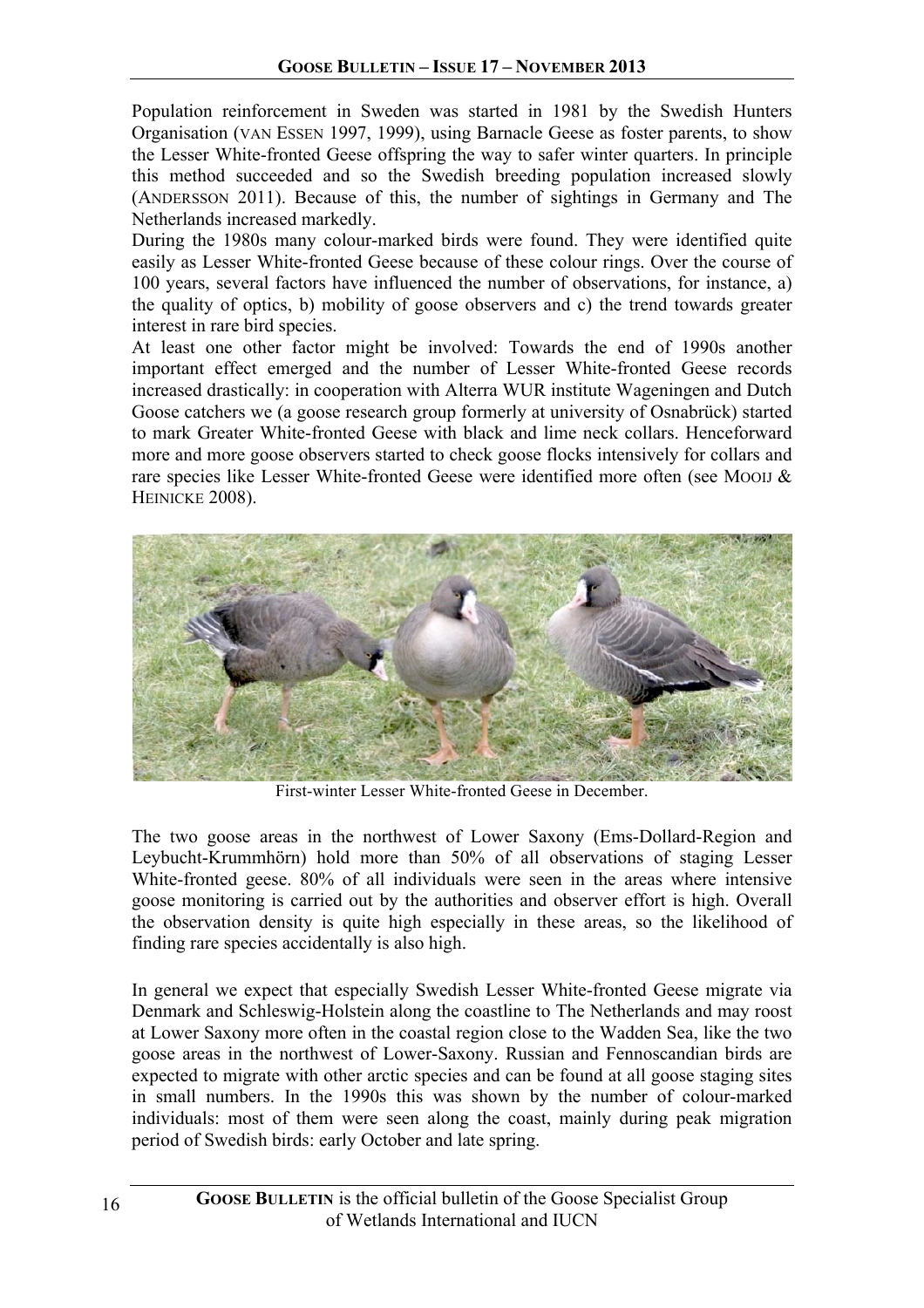### **Future perspective**

On behalf of NABU Niedersachsen a three years project was started to nurture knowledge of Lesser White-fronted Goose migration through Lower Saxony.

As part of the scope of this project during main peak of Scandinavian Lesser Whitefronted Goose migration (early October and late March) special investigations will be carried out by competent volunteers in 2013 and 2014.

All other goose counters and interested volunteers will be especially trained in recognizing rare goose species in the field.

In cooperation with Dutch and Swedish Lesser White-fronted Goose specialists it is planned to fill in the gaps of knowledge about stopover sites which still exist for this species by using satellite tracking. The main goal is to catch birds on the wintering grounds in The Netherlands as well as on the autumn staging sites at northern Sweden. In northern Lower Saxony a goose catching field station will be setup, using a traditional Frisian goose catching method with especially trained living decoys and clapping nets ("ganzenflapper", EBBINGE 2000). Here, we will try to train tame captive Lesser White-fronted Geese to optimize the chances catching migrating individuals of this species.



### **Acknowledgements**

We thank all goose observers for reporting Lesser White-fronted Geese to the Lower Saxony Goose database and the National Rarity Committee. We also thank the National Rarity Committee for good cooperation.

The project "Protection of Lesser Whitefronted geese in Lower Saxony – more knowledge for a countrywide strategy of conservation" is carried out on behalf of Naturschutzbund Deutschland Landesverband Niedersachsen (BirdLife section Lower Saxony) and funded by Lower Saxony Wadden Sea Foundation and the Bingo Umweltlotterie Lower Saxony in cooperation with the Federal State Agency of Bird Protection of Lower Saxony.

### **References**

AARVAK , T. & S. TIMONEN (2004): Fennoscandian Lesser White-fronted Goose conservation project report 2001-2003. WWF Finland & Norw. Ornith. Soc. - WWF Finland report 20.

ANDERSSON, Å. (2011): Åtgärdsprogram förfjällgås 2011–2015 (*Anser erythropus*). - Naturvårdsverketrapport No. 6 434, Bromma.